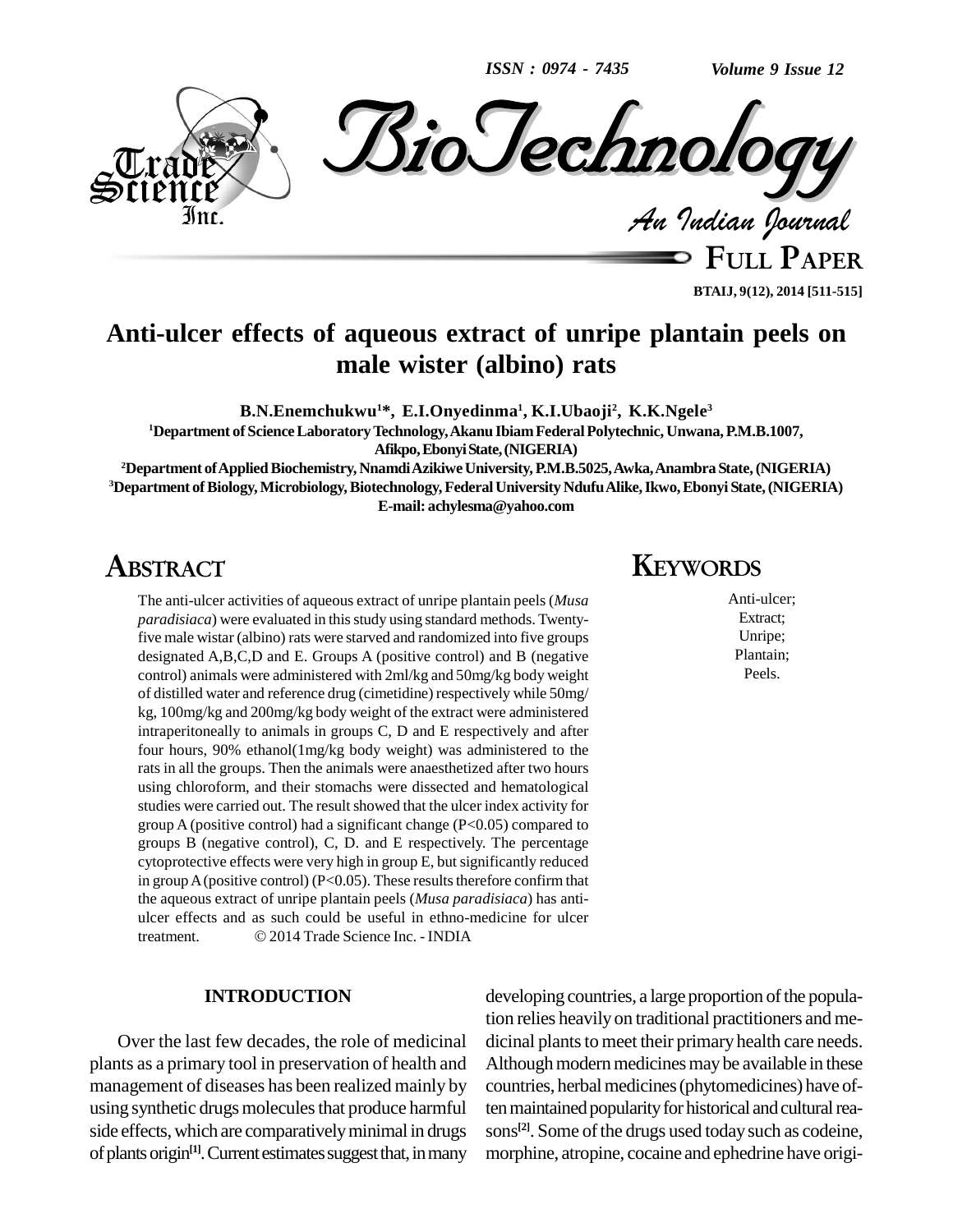# **FULL PAPER**

nated frommedicinal plants **[1]**.

There are piles of scientific support on the efficacy of medicinal plants in the management of ulcer of different etiologies<sup>[3]</sup>. The medicinal properties of these plants the ti are attributed mainly to the presence of flavonoids, but theymayalso contain other organic and inorganic com pounds such as coumarins, alkaloids, terpenoids, tannins, phenolic acids and anti-oxidants; micronutri ents like copper, manganese and zinc<sup>[4]</sup>.

The exact pathogenesis of ulcer continues to elude scientists and medicinal researchers, but a common ground has been proposed **[5]**. Gastric ulcer is a break in the tissue lining of the stomach that can be cured without complication<sup>[6]</sup>. Peptic ulcer includes focal le-<br> sions of gastric or duodenal mucosa<sup>[3]</sup> or sore that forms south in the lining of the stomach or duodenum<sup>[4]</sup>.

The exact pathogenesis of ulcer is multi factorial and includes diverse factors such as stressful lifestyle, alcohol consumption, use of steroid and non-steroid anti inflammatory drugs(NSAIDs) and drugs which stimulate gastric acid and pepsin secretion, smoking, lower socio-economic status and family history<sup>[4]</sup>.

The main therapeutic target in the management of ulcer isthe control of gastric secretion using antacids,  $H<sub>2</sub>$  receptor blockers like ranitidine, cimetidine, famotidine, antocholinergics like pirezepin, telezipine or proton pump blockers like omeprazole, lansoprazole etc. The prevention or cure of peptic ulcer is one of the most challenging problems in medicine because gastric ulcer therapy faces drawbacks and most of drugs currently available in the market show limited efficacy against gastric diseases and is often associated with severe side effects **[4]**.

ornate, Musa aurantiaca etc<sup>in</sup>. Plantain is one of the<br>oldest and best known fruit of the world. It is a delioldest and best known fruit of the world. It is a delicious and seedless fruit that is available in all seasons at a price which is within everybody's reach. It is a very Musa specie, a tropical plant, have been consumed since many years by mankind for nutritious and delicious fruits<sup>[7]</sup>. Different species of *Musaceae* have been plantsi discovered. These includes *musa paradisiaca (plantai*n) now called *Musa acumintum* (Banana), *Musa ornate, Musa aurantiaca* etc<sup>[1]</sup>. Plantain is one of the cious and seedless fruit that is available in all seasons at hygienic fruit as it comes in a green proof package. Its thick covering (peels) provides an excellent protection against bacteria and contamination **[6]**.

Generally, *Musa* species(including bananas and

*<i>BioTechnology*<br>*An Indian Yourual* 

plantains) are herbaceous perennial plants **[8]**. *Musa paradisiaca* (family: *Musaceae*) commonlyknown as plantain is perennial tree-like herb widely distributed in the tropics **[9]**, Their herbaceous nature is as a result of the plant not having woody part after ripening of the fruits. All *Musa* species range between 2 to 9 meters in height **[8]**.

Different species of *Musa* genus (family: *Musaceae*), are native to the Asian, Indo-Malaysian andAustralian tropics and arewidelyfound throughout the tropical and subtropical areas **[10]**, although, ethno botanists do not know exactly where the plant origi nated. The most generally accepted theory is that Indo-Malaysian isthemain center of plant **[7]**. Fromits native southwestern pacific home, the plants spread to India by about 600BC and later on it spread into the Islands of the pacific and to the west coast of Africa as early as 200-300BC**[11]**.

Plantain is used in herbal medicine to treat peptic ulcer disease.The usefulness of *Musa paradisciaca* in gastric mucosa is due to the multiple active compounds. A natural flavonoid from the unripe plantain pulp, lecucoyanidin, protects the gastric mucosa from erosion **[11]**.Dried unripe plantains have been shown to pos sess antiulcerogenic activityand were effective both as a prophylactic treatment and in healing ulcers induced by aspirin, although ripped plantains fruits were inactive **[7]**.

Aqueous extract of unripe fruit peels and leaves of *Musa paradisiaca* has been reported to show antimi crobial activityagainst *Staphylococcus* and*Pseudomo nas*speciesin dehydrogenase assay. In this assay, the fruit peel extract showed better activity against both bacteria than leaf extract. The peel extract was found to bemore active against *Staphylococcus*(Gram-positive) than *Pseudomonas*species(Gram-negative) **[11]**. Plantain flakes have also been tested and found safe and cost-effective in the treatment for diarrhea in criticallyill patients **[11,7]**.

#### **EXPERIMENTAL**

#### **Plant material procurement**

Mature bunch of fresh unripe plantain was pur chased from Eke Market in Afikpo North L.G.A, Ebonyi State, Nigeria was identified by Dr. M.C. Okafor,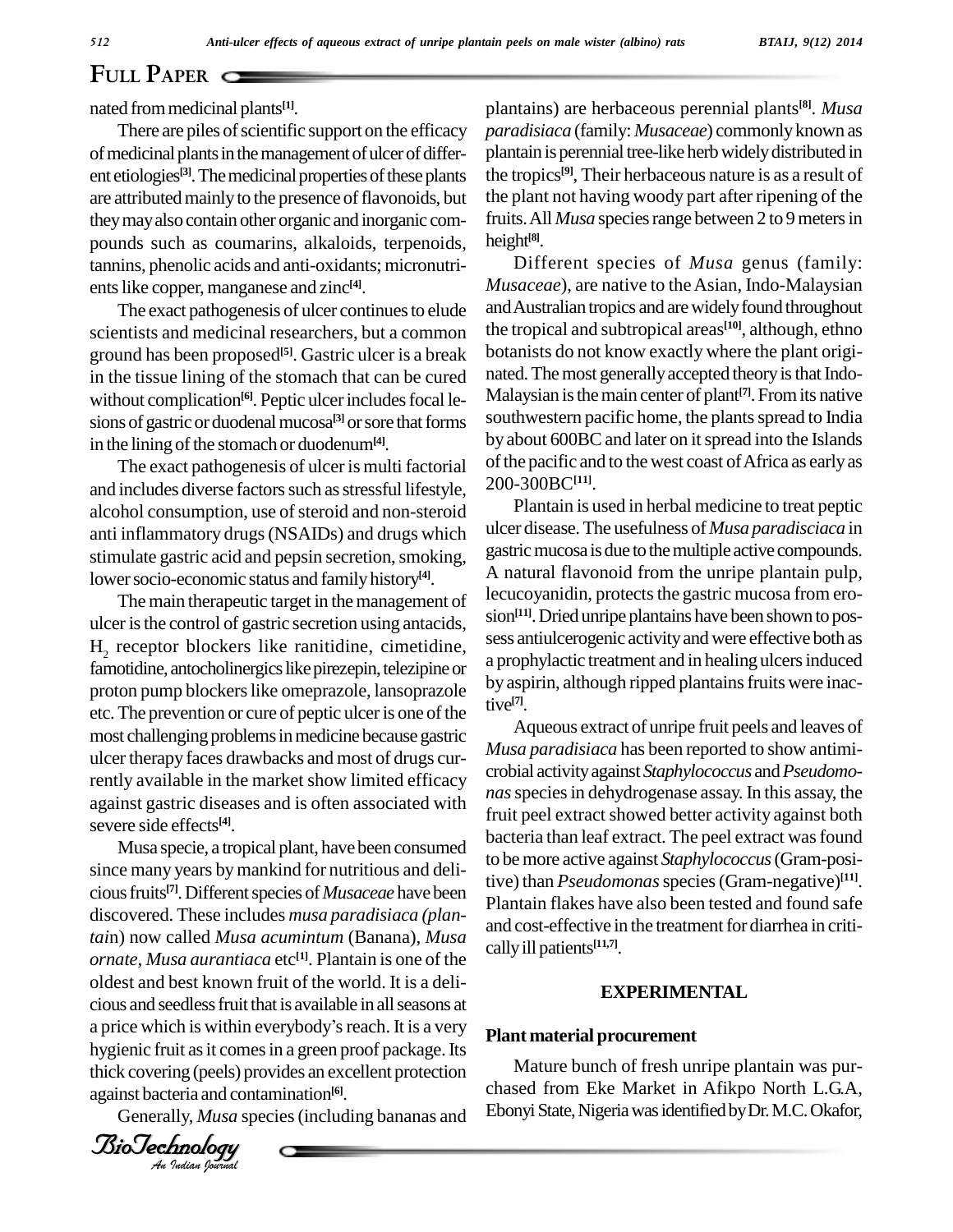the herbarium curator, Department of Science LaboratoryTechnology,Akanu Ibiam Federal Polytechnic, Unwana (AIFPU). The plantain was used fresh for the experiment. Peels from the plantain fingers only were used.

#### **Experimental animals**

Twenty-five Adult male Wistar (albino) rats were obtained from the animal house of the Faculty of Pharmaceutical Sciences, Nnamdi Azikiwe University, Awka, Anambra State, Nigeria. The animals weighing 185-250g were kept on a sterile pellet diet with free accessto water and at environmental temperature and humidity. All animals were housed in cages in their respective groups at the laboratory of Science Laboratory Technology (SLT) Department, Akanu Ibiam Federal Polytechnic Unwana, to acclimatize for fourteen (14) days before the experiment.

#### **Extraction procedure**

The peels were carefully removed from the washed plantain fingers and were cut into small pieces and boiled for about two hours with distilled water in the ratio of 1kg weight of peel to 5kg of water in order to solubilize the phytochemicals. The mixture was sieved with calico material and the liquid extract was filtered through a membrane filter using membrane filtration technique with suction pressure, and the filtrate was evaporated using rotary evaporator in other to concentrate the extract. The concentrate was stored in a refrigerator at  $4^{\circ}$ C until  $\sim$ the experimental analysis.

#### **Experimental design**

The method according to Raju *et al.* **[12]** was adopted. The animals were starved for 24 hours and their weights determined and recorded. The animals were grouped into five groups of five rats per group, and labeled A, B, C, D and E according to their weights. Each administration in the various groupswas done intraperitoneally (IP) according to the specification below.

| Group A (positive control)                        | Distilled water, 2ml/kg | work o   |
|---------------------------------------------------|-------------------------|----------|
| Group B (negative control)                        | Cimetidine, $50mg/kg$   | ported   |
| Group $C$ (experimental group) Plantains extract, |                         | against  |
|                                                   | 50mg/kg                 | Pla      |
| Group D (experimental group) Plantain             | extract,                | the trop |
|                                                   | 100mg/kg                | used fo  |
|                                                   |                         |          |

GroupE(experimental group) Plantain extract, 200mg/kg

After four hours(4 hours), 2.0ml/kg bodyweight of 90% ethanol were administered to the experimental organisms.After another two hours(2hours),All the animals in the various groups were anaesthetized using chloroform and sacrificed after two hours (2 hours) of ethanol administration and their stomachs were dissected along the line of larger curvature for the hematological study.

The dissected stomachswere carefullywashed and laid on the dissecting board in order to expose the mucosa linings of the organisms, and the ulceration areas were determined using a magnifying lens by counting of injuries, streaks and perforations that were recorded as the ulcer sores.

#### **RESULTSAND DISCUSSION**

I his cytoprotection activity or unripe plantain peels<br>(*Musa paradisiaca*) is in good agreement with the *An*ported protective effect of unripe plantain peels extract The anti-ulcer activities evaluation for different groups of organisms revealed that group  $A$  (consisting of rats administered with 1ml/kg bodyweight of distilled water) has the highest mean ulcer index activity, while the group  $E$  (consisting of rats treated with 200mg/ kg body weight of the plantain peel extract has the lowest mean ulcer index activity as shown in Figure 1. From the Figure 1, it is also observed that the ulcer index decreases as the concentration of the extract increases confirming the efficacy of the extract. The mean per centage cytoprotection obtained for the different groups as shown in Figure 2 revealed that group E organisms have the highest percentage cytoprotection activity while group A organisms (positive control) showed no cytoprotection activityat all.The remarkable antiulcer activity and cytoprotective properties of aqueous extract of unripe plantain peels(*Musa paradisiacal*) on the experimental organisms may be attributed to the phytochemicals;flavonoids, tannins, and saponins **[13]**. This cytoprotection activity of unripe plantain peels work of Ajoy, *et al.* **[1]** and Swathi *et al*. **[14]** who re against aspirin induced erosions in gastric mucosa.

Plantain (*Musa paradisiaca*) aremainly grown in the tropical and subtropical countries and are widely used for its nutritional values all over the world. It is a

*Indian Journal*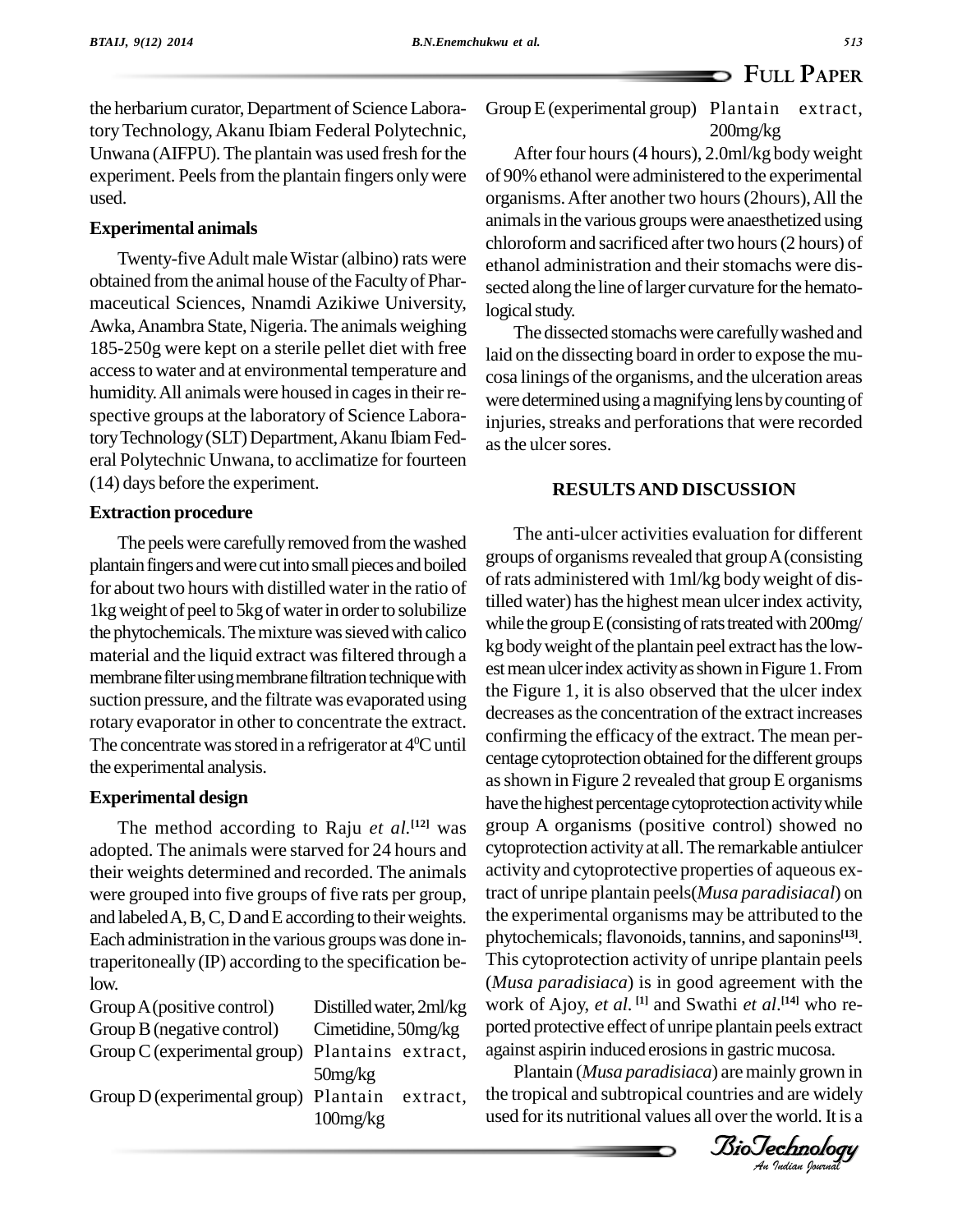







**Figure 2 :The mean percentage cytoprotection activity ofthe different groups**

isochroman-4-one, sitoindoside-II, pectin<sup>[11]</sup>. delicious and seedless fruit and also available in all seasons. It is very hygienic fruit as it comes in a green proof package; its covering provides an excellent protection against bacteria and contermination<sup>[6]</sup>. Green unripe stoma plantain peels have been reported to have medicinal value which includes antidiarrhoeal, antimicrobial, antioxidant, diuretic, wound healing, antiulcerative, antimalarial,antisnake venom, effect in atherosclerosis, and effect on muscle<sup>[11]</sup>. And some phytochemical have of ster been isolated from the plant which includes beta-sito sterol, lucocyanidin, syringin, quercetin, L-tryptophan, 5-hydroxyptamine, 7, 8-dihydroxy-3-methyl

 $\text{peroxide}(H_2O_2)$  that causes the damage to cell-cell this Ethanol induces gastric injurybythe production of free oxygen radicals like superoxide  $(O_2^-)$ , membranes due to lipid peroxidation **[15]**. Ethanol also produces gastric lesion formation due to cessation in gastric blood flow which contributes to the develop-

ment of the haemorrhage and necrotic tissue injury<sup>[15]</sup>.

Peptic ulcer is a common disorder of the entire gastrointestinal tract **[16]**. Peptic ulcer occur mainly at the stomach and the proximal duodenum; they can also occur at the esophagus jejunum and gastric anastamotic site<sup>[16]</sup>. The pathogenesis of gastric ulcers remains widespread, it is a multifactorial disease where diverse factors such as stressful lifestyle, alcohol consumption, use of sterodal and non-sterodal anti inflammatory drugs (NSAID) and drugs which stimulate gastric acid and pepsin secretion **[17]**.

#### **CONCLUSION**

It can be concluded therefore from the findings in this prospective study that aqueous extract of unripe platain peels(*Musa paradisiaca*) has unti-ulcer prop erties and as such could be useful in ethno-medicine for treatment of ulcer.

*Indian Journal*